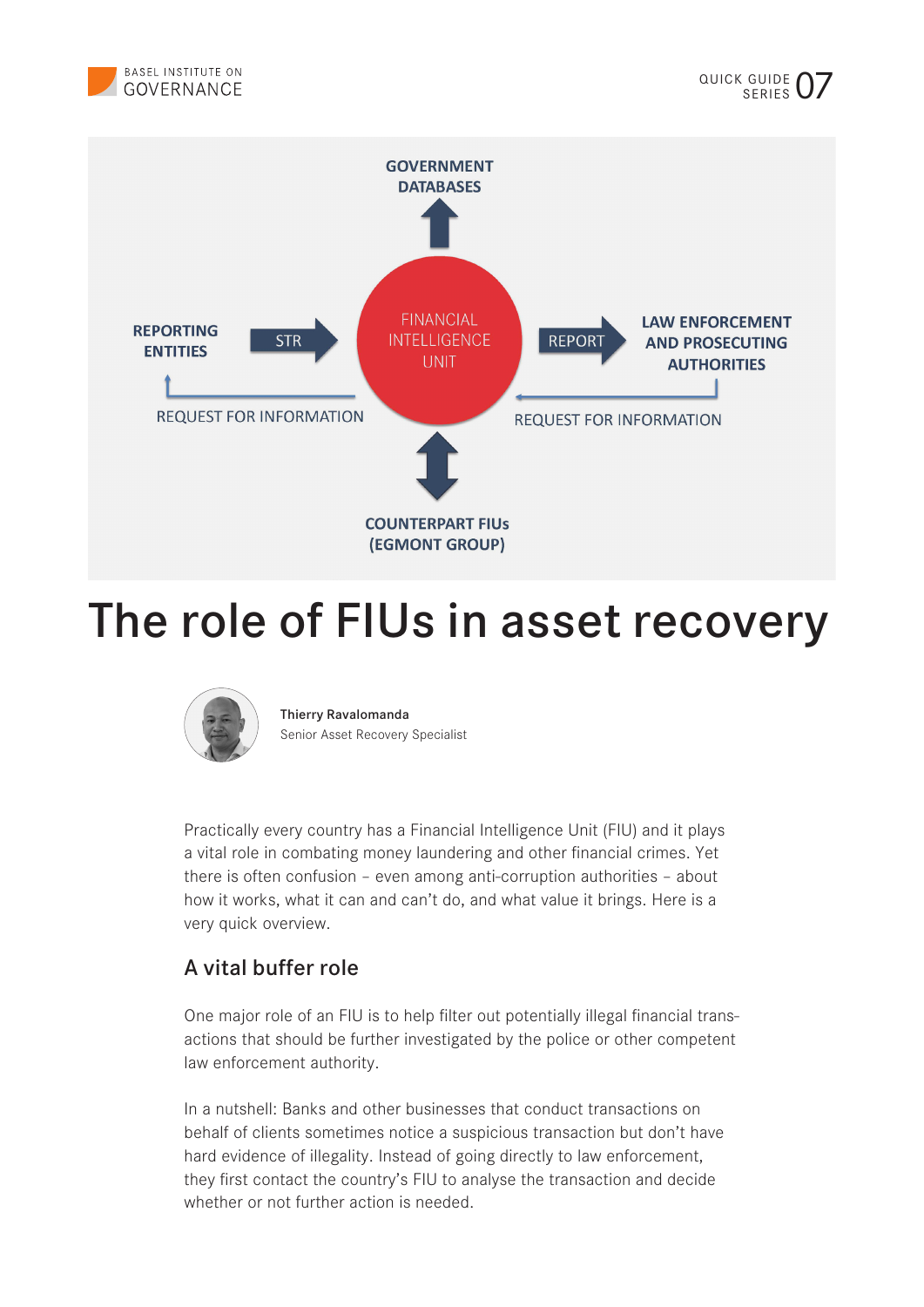This buffer role is important not only for catching criminals but for recovering assets arising from their crimes.

#### What can FILIs do?

A Financial Intelligence Unit (FIU) is a central national agency. Its role is to receive, analyse and disseminate Suspicious Transaction Reports (STRs) or other financial information submitted by reporting entities.

Most FIUs are independent administrative bodies. Some are established within the judicial branch of government and have additional powers, for example to conduct searches or seize assets. Others countries have so-called law enforcement FIUs with stronger investigative powers. You can see a full description of the different types of FIUs here.

### What is a reporting entity?

Reporting entities are businesses that are legally obliged to put in place a preventive framework for anti-money laundering/countering financing of terrorism (AML/CFT). There are two types:

- Financial institutions (e.g. banks, insurance companies, currency exchange services);
- Designated non financial businesses and professions (e.g. lawyers, accountants, casinos).

The preventive framework takes a risk-based approach and involves a set of measures with acronyms like CDD (customer due diligence), EDD (enhanced due diligence) and KYC (know your customer). The aim is to make sure that customers are who they say they are and are not carrying out illicit financial transactions.

### And what is an STR?

While monitoring client activities and accounts as part of this framework, the reporting entity might spot transactions that don't match the client's profile, such as large deposits or withdrawals, or complex transactions with no clear economic justification.

If they suspect the funds involved might come from the commission of a crime, they must file a Suspicious Transaction Report (STR, sometimes called Suspicious Activity Report) with the FIU.

### What an FIU does with an STR

The FIU analyses the STR with the aim of confirming or dispelling the suspicion. They can go back to the reporting entities to get additional information, like bank statements and client histories, and can access government databases such as criminal records or property registries.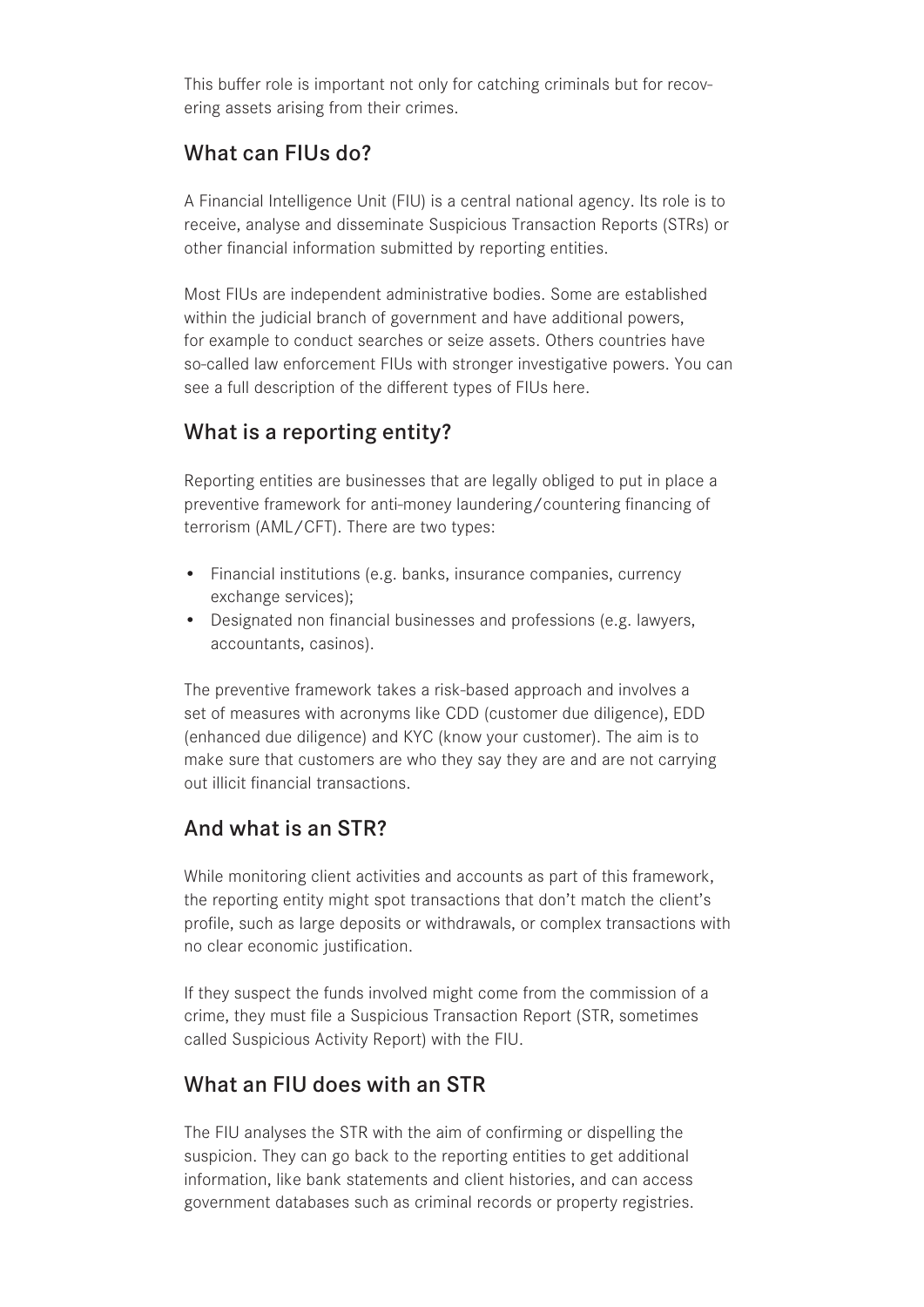What an administrative FIU does is *pre-investigation*, not investigation. It produces *intelligence*, not evidence. Law enforcement FIUs have the additional power to investigate, for example interview suspects or seize assets, and produce evidence that can be used in court.

### The role of the Egmont Group

A vital one. The Egmont Group of Financial Intelligence Units is an informal network of almost all FIUs worldwide and acts as an important platform for information exchange.

Many suspicious transactions have an international element, for example large amounts of money being transferred to or from a foreign country. An FIU can contact its counterpart in the other country and ask confidentially for information about the transaction and the individuals or companies involved. It is quick, effective and immensely valuable – but it is informal, and this intelligence can't be used as evidence.

If the FIU concludes that the transaction should be reported to the competent law enforcement authority, that authority has to obtain the same and additional information through the formal process of mutual legal assistance in order for it to be admissible in court.

### How FIUs contribute to asset recovery

We sometimes think of "asset recovery" as simply the confiscation and return of illegally obtained assets to the country from which they were stolen. In fact, the return of the money is just the most headline-grabbing part of a long process that goes right back to the pre-investigative stage to which the FIU may have contributed.

During this pre-investigate stage, the FIU conducts a thorough analysis and may be able to identify possible commission of a financial crime such as money laundering, as well as the *predicate offence* – the crime at the origin of the illegal funds. It can also identify assets used to commit the crime and any assets that are the proceeds of the crime.

The FIU uses all its powers, all the information available to it, plus international connections through the Egmont Group, to create operational intelligence. It then makes this intelligence available to the competent authority investigating the case.